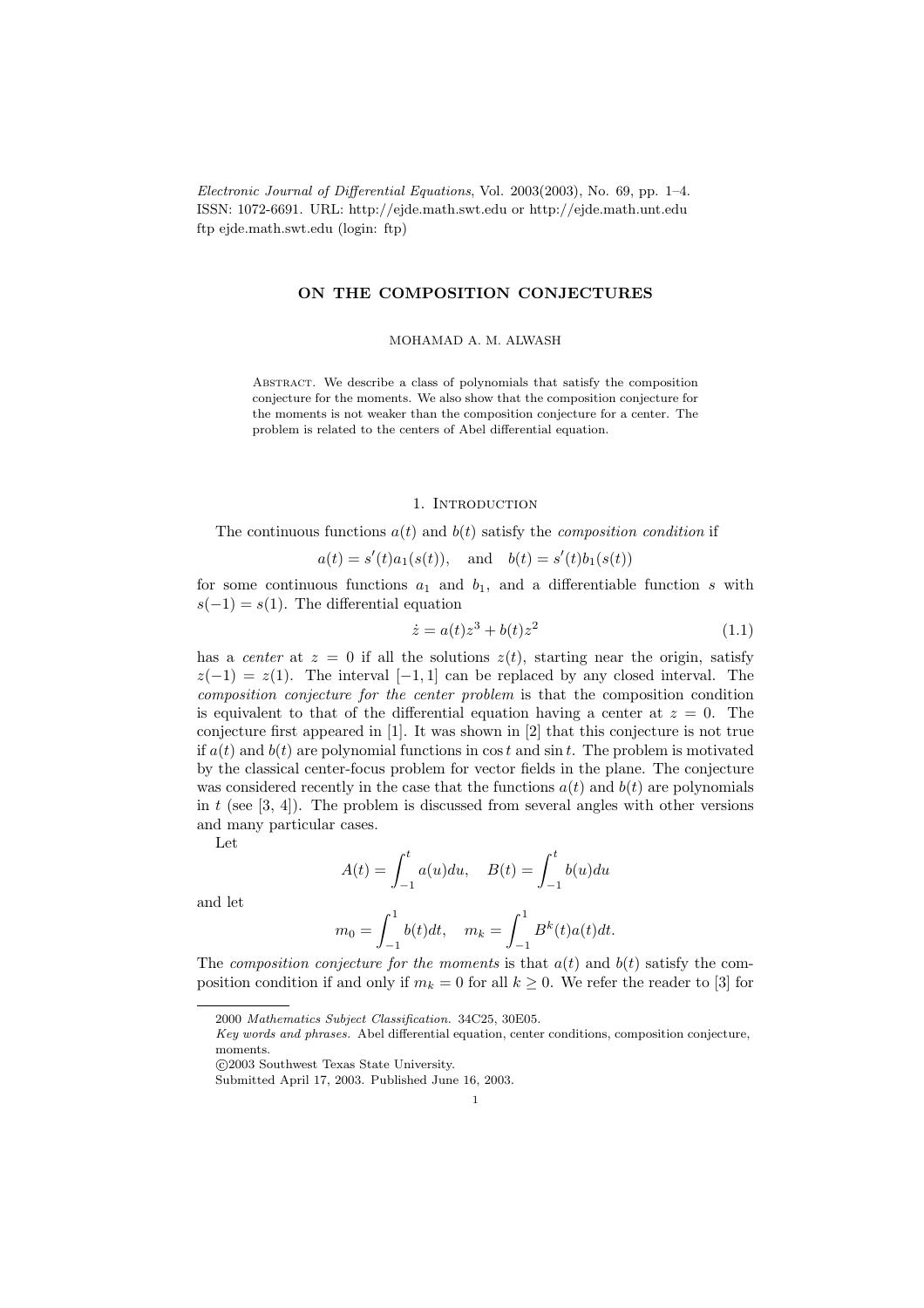details. This conjecture is motivated by the fact that the moments  $m_k$  are zero if and only if for all  $\varepsilon$  near 0,  $z = 0$  is a center for

$$
\dot{z} = \varepsilon a(t)z^3 + b(t)z^2,\tag{1.2}
$$

(see [4]). We show in Section 2 that this conjecture is not true if  $a(t)$  and  $b(t)$  are trigonometric polynomials. The conjecture is not true also when  $a(t)$  and  $b(t)$  are polynomials in  $t$  (see [5]). It is still interesting to construct classes for which the conjecture is true. It has been proven recently in [4] that the conjecture is true if  $b(t)$ is of degree one. The method of proof in [4] and [5] involves results from the algebra of polynomials under composition and the theory of algebraic curves. In Section 2, we give a simple and short proof of this result. We show that the moments stabilize after  $\frac{1}{2}$ (degree of a) steps. We also demonstrate how the method can be generalized for other classes of equations. In Section 3, we show that vanishing all the moments does not imply that  $z = 0$  is a center for (1.1). This means that the composition conjecture for the moments is not weaker than the composition conjecture for a center.

# 2. MOMENTS

**Theorem 2.1.** Suppose that  $a(t)$  and  $b(t)$  are of degree d and 1, respectively. The polynomials  $a(t)$  and  $b(t)$  satisfy the composition condition if and only if  $m_k = 0$ for  $0 \leq k \leq \left[\frac{1}{2}d\right]$ , where  $\left[\frac{1}{2}d\right]$  is the largest integer that is less than or equal to  $\frac{1}{2}d$ .

*Proof.* If the composition condition is satisfied then the integrals of  $b(t)$  and  $B^{k}(t)a(t)$  are functions of  $s(t)$ . Hence,  $m_k = 0$  for  $k \geq 0$ . To prove the other part, let  $P_n(t) = ((t^2 - 1)^n)^{(n)}$  be the n-th degree Legendre polynomials. Since  $m_0 = 0$ , we write  $B(t) = k(t^2 - 1)$ , for some nonzero constant k. We also write  $a(t) = \sum_0^d k_i P_i(t)$ . The result follows from the following lemma.

**Lemma 2.2.** For  $k \geq 0$ , let  $h_k = \int_{-1}^{1} B^k(t) P_n(t) dt$ . If n is odd or if n is even and  $n > 2k$  then  $h_k = 0$ . If  $n = 2k$  then  $h_k \neq 0$ .

*Proof.* If n is odd, then  $h_k$  is an integral of an odd polynomial over  $[-1, 1]$ ; hence it is zero. For the case that  $n$  is even, we consider the integral

$$
\int_{-1}^{1} (t^2 - 1)^k ((t^2 - 1)^n)^{(n)} dt.
$$

When  $n > 2k$ , we integrate by parts 2k times. In  $\int u dv = uv - \int v du$ , we take at step i

$$
dv = ((t^2 - 1)^n)^{(n-i+1)}dt
$$

The integral reduces to

$$
[(t^{2}-1)Q(t) + K((t^{2}-1)^{n})^{(n-2k-1)}]_{t=-1}^{t=1},
$$

where K is a constant and Q is a polynomial. Each term of  $((t^2 - 1)^n)^{(n-2k-1)}$  has the factors  $t - 1$  and  $t + 1$ . Therefore,  $h_k = 0$ .

For the case that  $n = 2k$ , we integrate by parts 2k times. The value of  $h_k$  reduces to  $K \int_{-1}^{1} (t^2 - 1)^n dt$ , where K is a nonzero constant. It is clear that this integral is nonzero.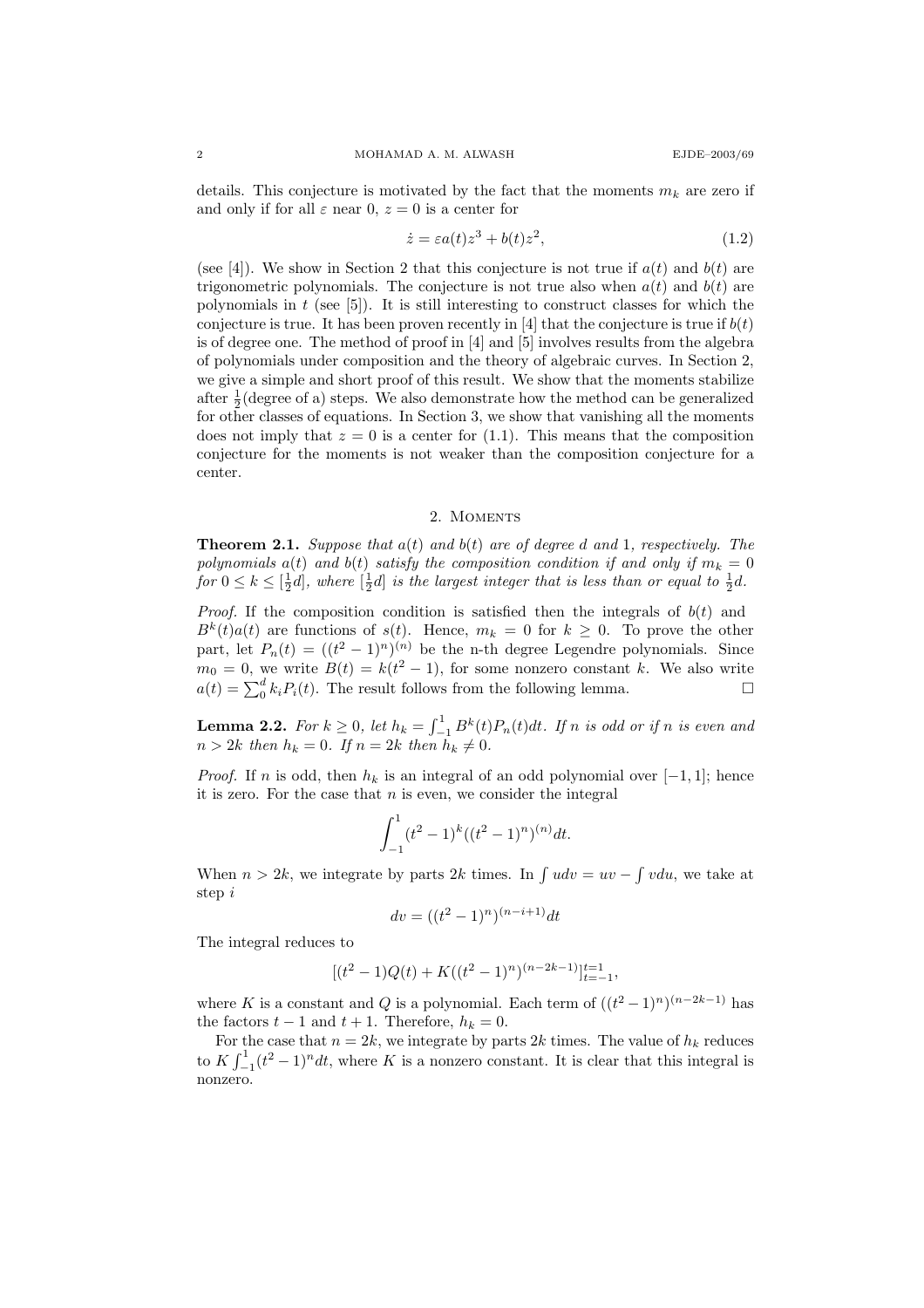Now, the conditions in the statement of the Theorem imply that

$$
k_0 = 0
$$
  
\n
$$
c_{11}k_2 = 0
$$
  
\n
$$
c_{21}k_2 + c_{22}k_4 = 0
$$
  
\n
$$
c_{31}k_2 + c_{32}k_4 + c_{33}k_6 = 0
$$
  
\n
$$
\vdots
$$
  
\n
$$
c_{k1}k_2 + c_{k2}k_4 + \dots + c_{kk}k_{2k} = 0
$$

where,  $c_{ii}$  are constants and  $c_{ii} \neq 0$ . Solving these equations, recursively, imply that  $k_{2i} = 0$  for  $i \geq 0$ . Hence  $a(t)$  has only odd powers of t. Therefore, the composition condition is satisfied with  $s(t) = t^2 - 1$ .

Using the same method of proof, it is possible to generalize Theorem 2.1. We state the following theorem; its proof is similar to that of Theorem 2.1.

### Theorem 2.3. Suppose that:

- I. The function  $b(t)$  satisfies  $B(-1) = B(1)$ .
- II. There is a sequence of functions  $q_0(B(t)), q_1(B(t)), q_2(B(t)), \ldots$ , with  $\int_{-1}^{1} B^{k}(t)q_{i}(t)dt = 0$  if i is even and  $i > 2k$ ;  $\int_{-1}^{1} B^{k}(t)q_{2k}(t)dt \neq 0$ .
- III. The function  $a(t)$  is a linear combination of  $q_0$ ,  $Bq_1$ ,  $q_2$ ,  $Bq_3$ ,...

Then the composition condition is satisfied if and only if  $m_k = 0$  for all  $k \geq 0$ .

Now, we show that the composition conjecture for the moments is not true if  $a(t)$ and  $b(t)$  are trigonometric polynomials in cost and sin t; here we take the interval  $[0, 2\pi]$ . Let

$$
f(t) = h \cos^{3} t + 3 \cos^{2} t \sin t + (6k + 3h) \cos t \sin^{2} t - \sin^{3} t
$$
  

$$
g(t) = \cos^{3} t + (5k + 2h) \cos^{2} t \sin t - 3 \cos t \sin^{2} t - k \sin^{3} t.
$$

We take  $a(t) = -f(t)g(t)$  and  $b(t) = g'(t) - f(t)$ . The solution is a center for equation (1.1) if  $2k^2 + hk + 1 = 0$ ; this follows from the center conditions of a related two-dimensional quadratic system (see, for example, [4]). It is easy to check that

$$
m_0 = m_1 = m_2 = m_3 = 0, m_4 = \int_0^{2\pi} B^4(t) a(t) dt = \frac{5\pi}{24} (h+k)^5 \neq 0
$$

This proves the following statement.

**Theorem 2.4.** If a(t) and b(t) are given as above, then  $z = 0$  is a center for (1.1) but it is not a center for  $(1.2)$ , with  $\varepsilon$  near 0.

# 3. The center

Let  $a(t) = T'_2(t) + T'_3(t)$  and  $b(t) = T'_6(t)$ , where  $T_n(t) = \cos(n \arccos t)$  is the n-th degree Chebyshev polynomial. Here, we take the interval  $\left[-\frac{\sqrt{3}}{2}, \frac{\sqrt{3}}{2}\right]$ . For this class of polynomials,  $m_k = 0$  for  $k \geq 0$ ; this follows from the following properties of Chebyshev polynomials:

$$
T_6(t) = T_3(T_2(t)) = T_2(T_3(t)),
$$
  
\n
$$
T_n(-\frac{\sqrt{3}}{2}) = T_n(\frac{\sqrt{3}}{2}), \quad n = 2, 3, 6.
$$